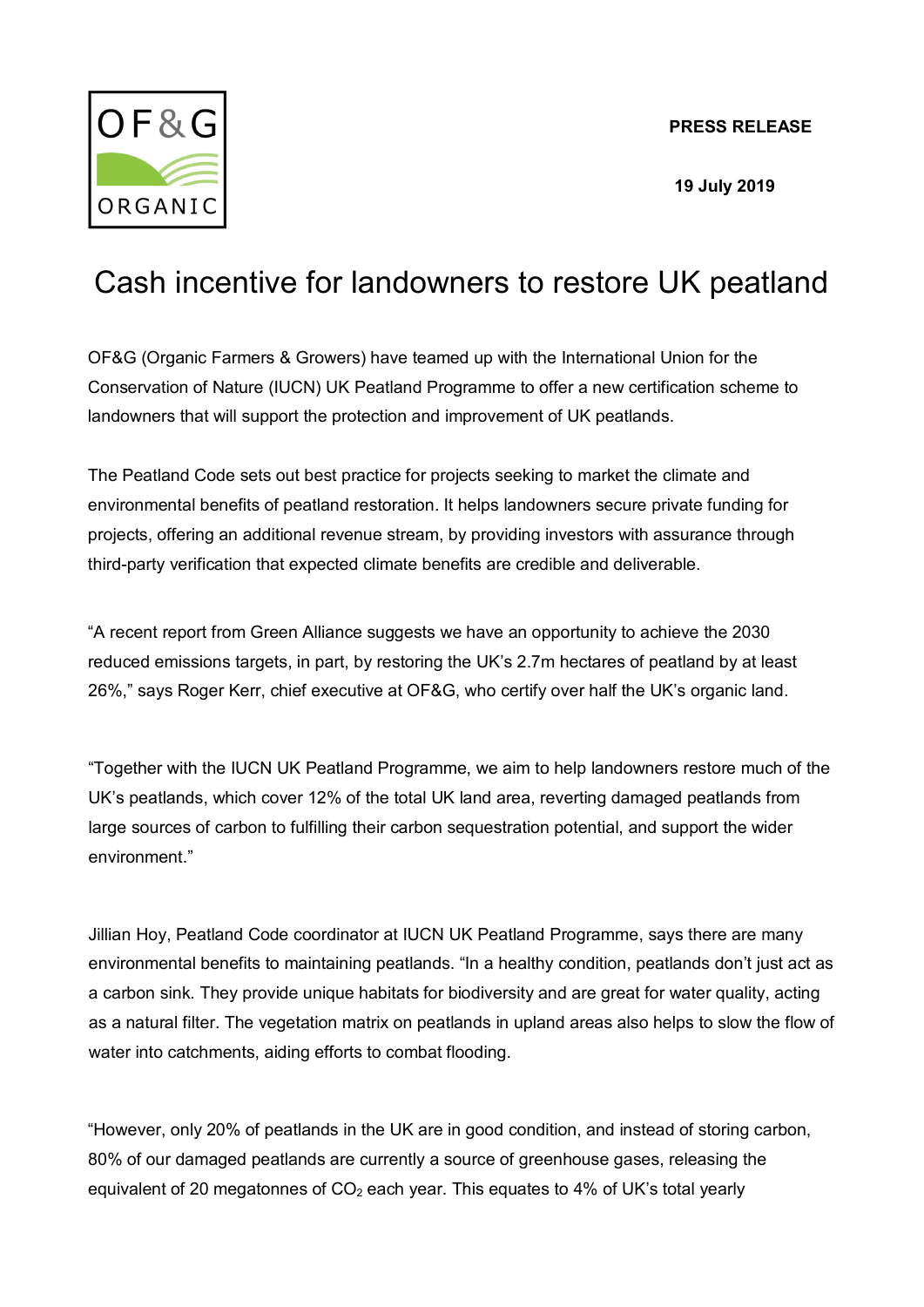greenhouse gas emissions, as shown in a recent study led by the Centre of Ecology and Hydrology, and James Hutton Institute."

Ms Hoy says although peatlands are currently a climate risk, they have the ability to be an asset in addressing the problem. "Degraded peatlands can be difficult to restore. It's not an easy task but the UK peatland community have the knowledge and skills needed and the benefits are significant. It's important we act now as they will be harder to restore in the future."

Developed by the IUCN UK Peatland Programme and certified exclusively by OF&G, the Peatland Code is a new, voluntary certification standard.

"Validating emissions reductions arising from peatland restoration is a natural extension of our certification services," says Mr Kerr. "Peatland Code certification compliments organic production well and addresses a core area of focus for us as a business, in tackling climate change. However, it's important to recognise that the scheme is available to all farmers and landowners, regardless of their farming system."

To find out more about Peatland Code certification, visit<https://ofgorganic.org/>

To find out more about the Peatland Code, visit [https://www.iucn-uk](https://www.iucn-uk-peatlandprogramme.org/funding-finance/peatland-code)[peatlandprogramme.org/funding-finance/peatland-code](https://www.iucn-uk-peatlandprogramme.org/funding-finance/peatland-code)

-ends-

## **Notes to editors:**

Issued by: Naomi Hurst, Pinstone Communications e: [naomi@pinstone.co.uk](mailto:naomi@pinstone.co.uk) t: 01568 617668

OF&G is one of the largest control bodies in the UK, certifying over 50% of UK organic land and operating across Great Britain and Northern Ireland, including the Channel Islands and Isle of Man.

OF&G has more than 40 years' experience in the organic sector and is the longest established Defra-approved organic control body. The company's headquarters are in Shrewsbury, Shropshire.

[http://ofgorganic.org](http://ofgorganic.org/)